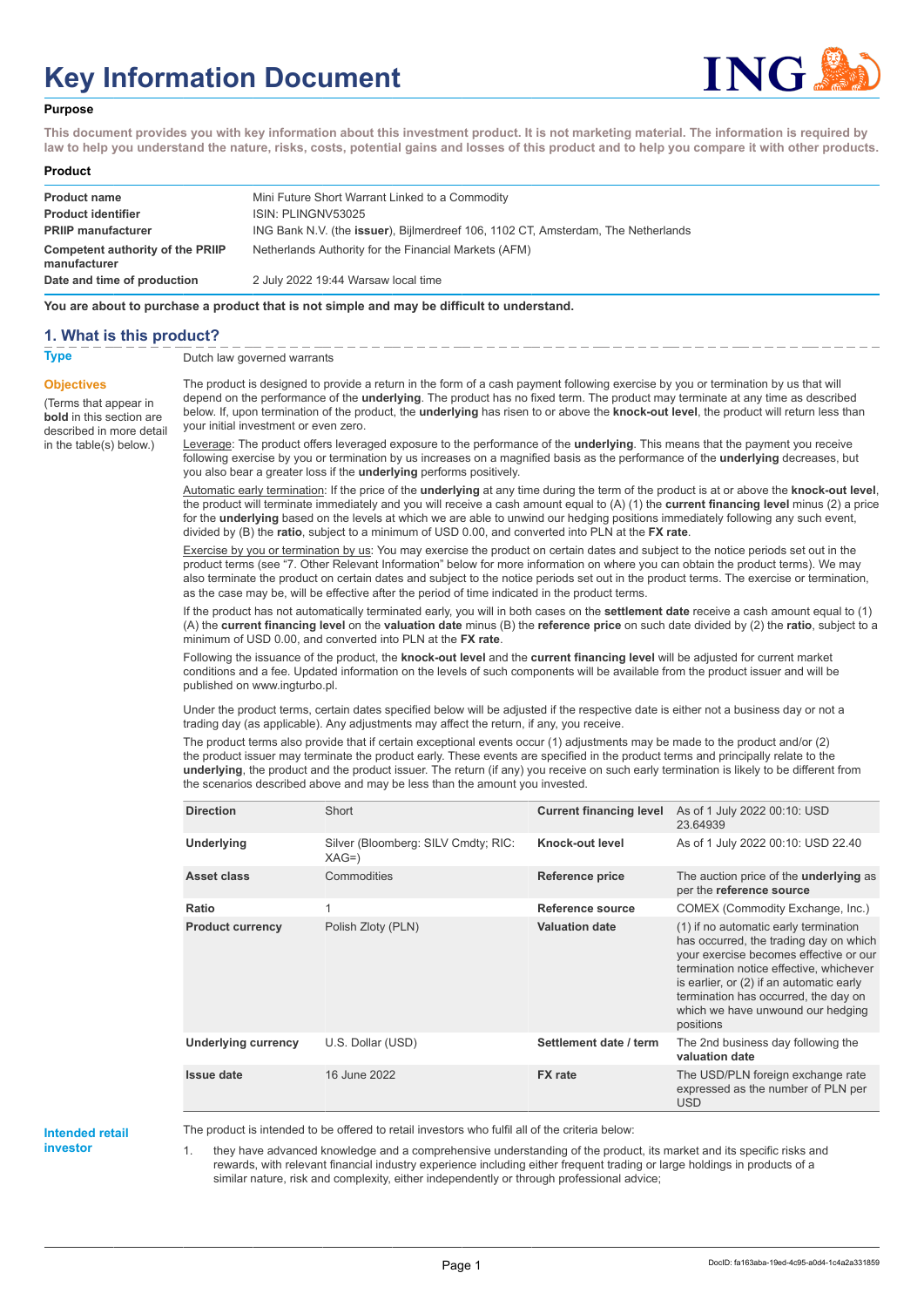- 2. they seek hedging and/or leveraged performance, expect the movement in the underlying to perform in a way that generates a favourable return, have an investment horizon of the recommended holding period specified below and understand that the product may terminate early;
- 3. they accept the risk that the issuer could fail to pay or perform its obligations under the product and they are able to bear a total loss of their investment; and
- 4. they are willing to accept a level of risk to achieve potential returns that is consistent with the summary risk indicator shown below.

The product is not intended to be offered to retail clients who do not fulfil these criteria.

## **2. What are the risks and what could I get in return?**

**Risk indicator**

**Performance scenarios**





**The risk indicator assumes you keep the product for 1 day. The actual risk can vary significantly if you cash in at an early or a later stage and you may get back less.**

The summary risk indicator is a guide to the level of risk of this product compared to other products. It shows how likely it is that the product will lose money because of movements in the markets or because we are not able to pay you.

We have classified this product as 7 out of 7, which is the highest risk class. This rates the potential losses from future performance at a very high level, and poor market conditions are very unlikely to impact our capacity to pay you.

**Be aware of currency risk:** If the currency of your account is different to the currency of this product, you will be exposed to the risk of suffering a loss as a result of the conversion of the currency of the product into the account currency. This risk is not considered in the indicator shown above. Because the product currency is different from the underlying currency, you will be exposed to the risk of suffering a loss if the underlying currency declines in value relative to the product currency.

**Be aware of currency risk:** If (i) the Underlying is traded in a different currency than PLN the unwind amount will be converted to PLN at the prevailing exchange rate which may result in a loss; or (ii) the currency of your account is different from the Currency of the product, you may be exposed to the risk of suffering a loss as a result of the conversion of the Currency of the product into the account currency. Risk (ii) above is not considered in the indicator shown above.

This product does not include any protection from future market performance so you could lose some or all of your investment.

If we are not able to pay you what is owed, you could lose your entire investment.

For detailed information about all risks relating to the product please refer to the risk sections of the prospectus and any supplements thereto as specified in the section "7. Other relevant information" below.

**Market developments in the future cannot be accurately predicted. The scenarios shown are only an indication of some of the possible outcomes based on recent returns. Actual returns could be lower.**

*Investment: PLN 50,000*

| <b>Scenarios</b>           |                                                                           | 1 day<br>(Recommended holding period) |  |
|----------------------------|---------------------------------------------------------------------------|---------------------------------------|--|
|                            |                                                                           |                                       |  |
| Stress scenario            | What you might get back after costs<br>Percentage return (not annualised) | PLN 10,032.16<br>-79.94%              |  |
| Unfavourable scenario      | What you might get back after costs<br>Percentage return (not annualised) | PLN 47,005.05<br>$-5.99\%$            |  |
| <b>Moderate scenario</b>   | What you might get back after costs<br>Percentage return (not annualised) | PLN 51.897.82<br>3.80%                |  |
| <b>Favourable scenario</b> | What you might get back after costs<br>Percentage return (not annualised) | PLN 57,397.78<br>14.80%               |  |

The average returns shown in the above table are not annualised, which means they may not be comparable to the average returns shown in other key information documents.

This table shows the money you could get back over the next day under different scenarios, assuming that you invest PLN 50,000. The scenarios shown illustrate how your investment could perform. The recommended holding period for this product is less than one year. The figures are therefore not calculated on a per year basis, but for the recommended holding period. Figures in this section and "4. What are the costs?" are therefore not comparable with figures given for products with a recommended holding period of at least one year. The scenarios presented are an estimate of future performance based on evidence from the past on how the value of this investment varies, and are not an exact indicator. What you get will vary depending on how the market performs and how long you keep the product. The stress scenario shows what you might get back in extreme market circumstances, and it does not take into account the situation where we are not able to pay you.

This product cannot be easily cashed in. This means it is difficult to estimate how much you would get back if you cash in before the recommended holding period. You will either be unable to cash in early or you will have to pay high costs or make a large loss if you do so.

The figures shown include all the costs of the product itself, but may not include all the costs that you pay to your advisor or distributor. The figures do not take into account your personal tax situation, which may also affect how much you get back.

Buying this product holds that you think the price of the underlying will decrease.

Your maximum loss would be that you will lose your investment.

## **3. What happens if ING Bank N.V. is unable to pay out?**